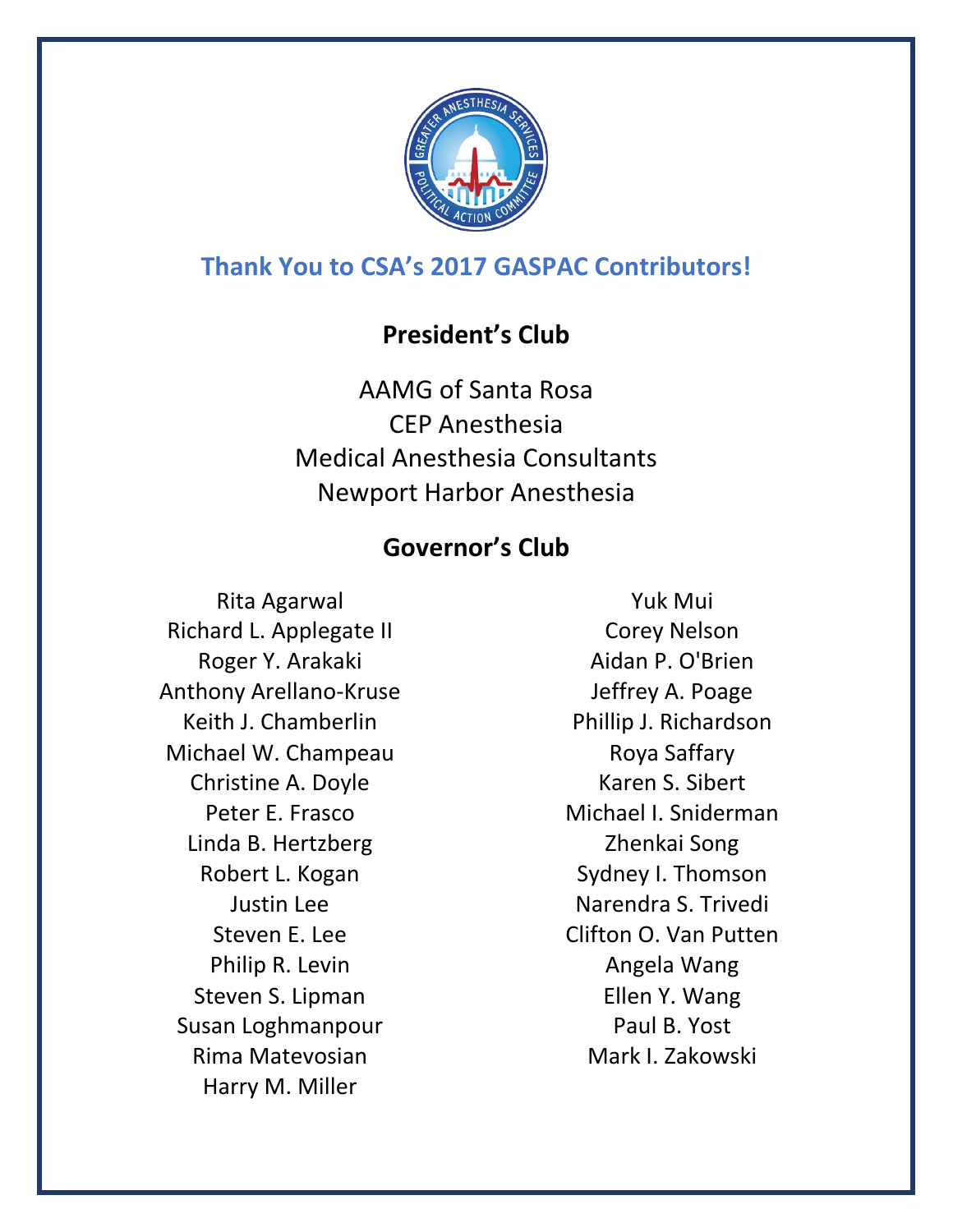### **Golden State Club**

Alison M. a'Court Eric R. Amador Clarita G. Amurao Ahmed Assif Jason C. Brown Edgar D. Canada Michael S. Chai Harrison S. Chow Caleb P. Chu Katarzyna Ciesielski Henry Cola Jeanette Derdemezi Jeffrey M. Do Donald J. Galligan Miscellaneous GASPAC Contributions Adrian W. Gelb Steven J. Gerschultz Philip A. Greider Blair A. Halliday Melanie M. Henry

Nichole R. Herbert Raymond Hom T. John Hsieh Andrew A. Knight Eunice S. Lee Brian R. Mack James M. Moore Chul-Kyun Park Johnathan L. Pregler Todd O. Primack Theodore J. Quilligan Zed M. Reagan Jeffrey M. Rusheen Vikram Singh Mark A. Singleton R. L. Sullivan Christopher G. Tirce Michael D. Velez Wayne T. Walker

#### **Leadership Club**

David N. Aguilar Dean B. Berkus Douglas C. Brockmann John G. Brock-Utne Michael A. Charles Jason C. Cheung Chien-Hsiang Chow Daniel J. Cole Gary P. Coppa Gerard Dang

Ladan Farhoomand Kenneth T. Furukawa Ryan B. Green Michael R. Gulian Maria C. Gutierrez Anna L. Harris Alexander S. Huang Zohair A. Hussain Mark S. Isaacson Uday Jain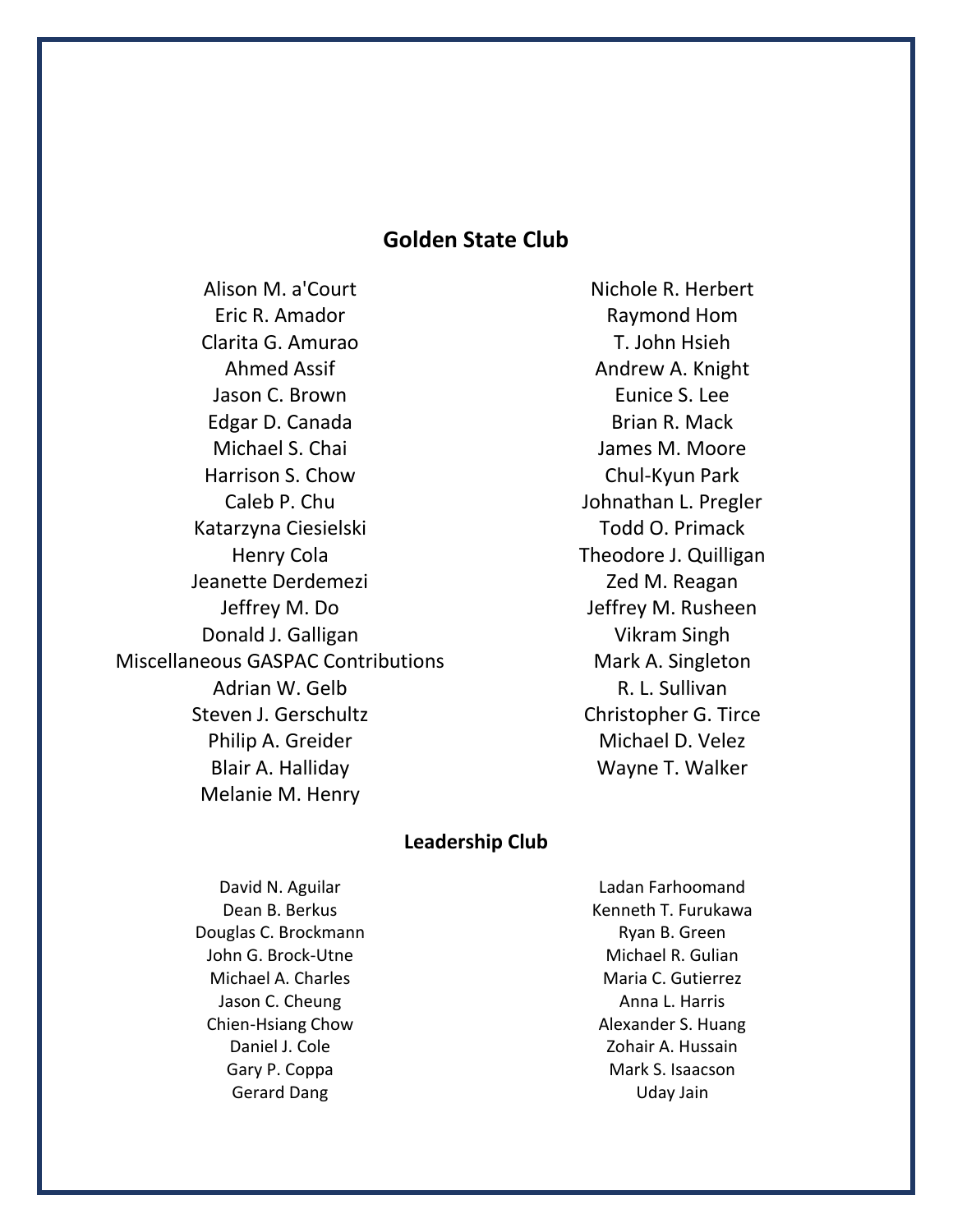Joseph Klein Hansen H. Le Annie D. Lee Christine H. Lee Thomas C. Lee George Liu Douglas K. Mandel Edward R. Mariano Peter S. Nose Daniel A. Oberto Kenneth Y. Pauker Ronald G. Pearl

Ronald J. Rothstein Najmeh P. Sadoughi Robin R. Seaberg Parvinder Singh Vivian Tanaka Jeffrey Uppington Henry C. Walther Qing Wang Tim A. Weaver Marc L. Weller District 13

#### **GASPAC Contributor**

Kyle Ahn Olivia Almeida-Hunt Mark V. Ancheta Raana Anwaruddin Cedric R. Bainton Eugene L. Bak Walter S. Brannan Karen Brichta David Bridges Krista Cascia Jeffrey V. Cashin Stanley L. Chang Anthony K. Chen Sean Cheng Ana Chu Lynn M. Cintron Jeffrey P. Clayton Henry N. Cobau Antonio H. Conte Patricia A. Dailey Michael J. Doden Patrick J. Donley Donna J. Ellis Jennifer E. Engstrom Melinda A. Eshelman David L. Estep Victoria S. Fahrenbach Joseph N. Farlo Bradley D. Foltz Mark J. Gittler Gary M. Glaze

George A. Gregory Atul Grover Anna Harter Mike Ho Aaron S. Hong Jean-Louis E. Horn Daniel Javanenian Christine G. Jette Sachin Jha Clyde W. Jones Andrew G. Kadar Praveen Kalra Eric J. Kashnow Kyeong Seon M. Kim David P. Kobayashi Shaun S. Kunnavatana Andy C. Lee Daniel E. Lee Jody C. Leng Jody C. Leng Leonard N. Lewenstein David M. Lewis Michelle Liao Joyce C. Lo Raymond Y. Machi Christopher A. Miller Alan R. Mizutani Peter M. Nickel Evelyn J. Norel Helen T. O'Keeffe Maryetta Ovsepian